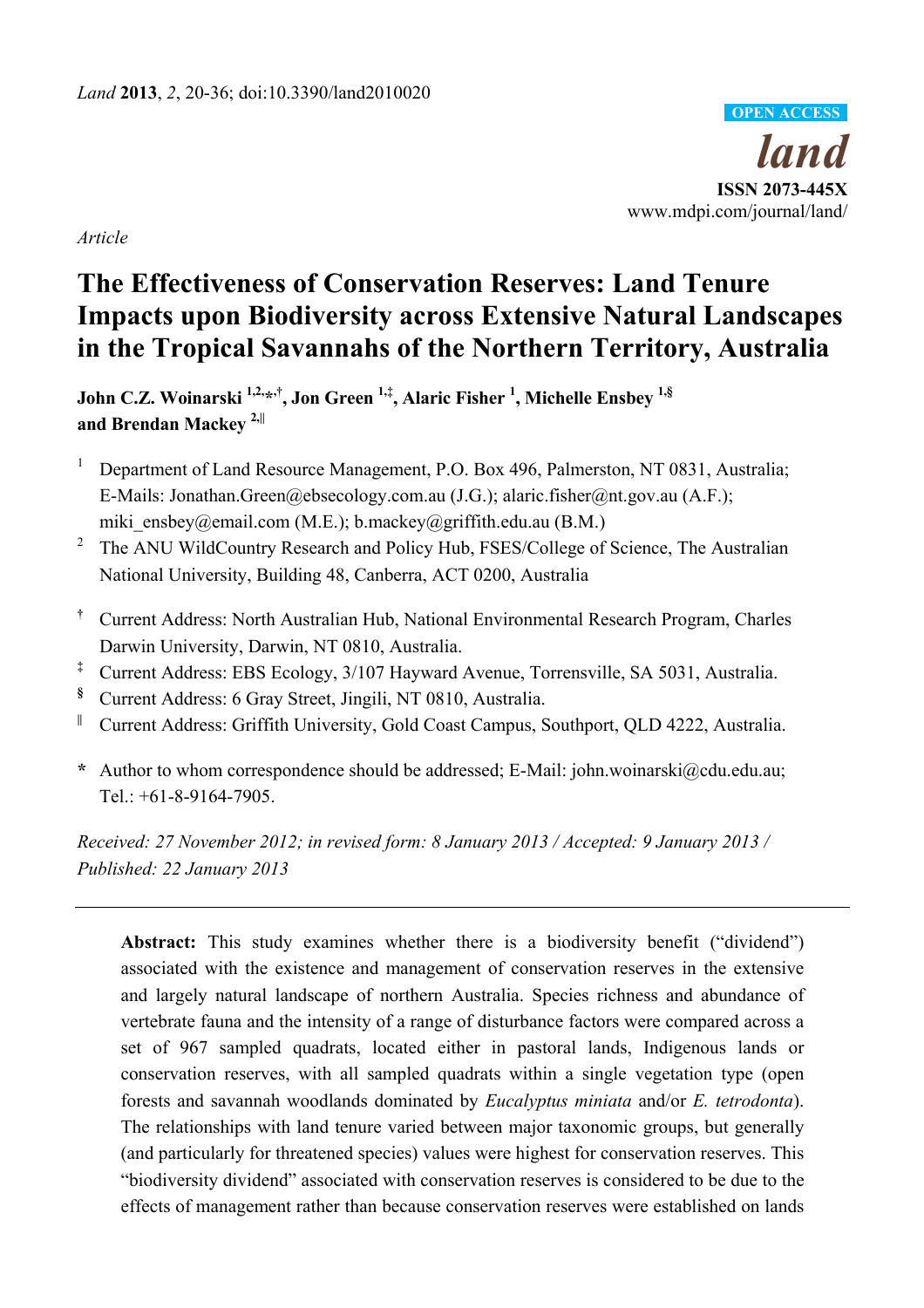supporting atypically high conservation values. The impact of weeds and (unsurprisingly) livestock was greatest on pastoral lands, and pig impact was greatest in conservation reserves. Although pastoral and Indigenous lands supported lower biodiversity tallies than reserved lands, the conservation values of reserved lands in this region are probably substantially supported by the maintenance of relatively intact ecological systems across all lands.

**Keywords:** indigenous land management; national park; biodiversity; fire; pastoralism; tropical savannah; threatened species

## **1. Introduction**

Across much of the world, land tenure markedly delineates and influences biodiversity conservation values, typically with residual intact biotic communities most persistent in conservation reserves, whereas lands of contrasting use and tenure have biotic communities of substantially modified composition. In much-transformed landscapes, biodiversity conservation may be largely dependent upon the network of conservation reserves [1]. In landscapes characterised by far less transformation, such as much of the world's tropical savannahs, other land tenure types may make a contribution to biodiversity conservation that more nearly equals (and/or provides a necessary buffer and complement to) that provided by conservation reserves. Notwithstanding their recognised or assumed significance for biodiversity conservation and some obligation to demonstrate that reserve management investments produce conservation outcomes, there has been relatively little systematic consideration of the effectiveness of reserves compared with lands of other tenures [2–6].

Northern Australia provides an example of an extensive largely intact landscape (<5% cleared or significantly transformed) [7], managed under a range of land tenures, particularly low-intensity pastoralism (comprising 75% of the total land area), Indigenous lands (15%) and conservation reserves (6%), all characterised by general retention of native vegetation [8]. Unsurprisingly, given the relatively minor levels of modification of their lands, some landholder groups have asserted that their management provides good conservation outcomes and, hence, that there is little need for further reservation. Indeed, the maintenance of biodiversity is an explicit condition of the regulation of the pastoral industry in the Northern Territory, Australia. With respect to Indigenous lands, it has been asserted that traditional management practices are likely to be particularly effective for the maintenance of biodiversity [9]. This latter claim has fuelled substantial development of policies and practice that equate biodiversity conservation with Indigenous land management and its resourcing [10–12] and the recent development of Indigenous Protected Areas as significant components of Australia's national reserve system [13,14]. However, the most substantial supportive study [9] may be an insecure basis for such a claim, given that it focused on one relatively small area and lacked controlled comparison with lands subjected to contrasting management.

Here, we undertake a systematic and very substantial assessment of vertebrate biodiversity in different land tenure types across an extensive area  $(ca. 300,000 \text{ km}^2)$  of the monsoonal tropics of the Northern Territory. To focus the assessment particularly on land tenure and its related management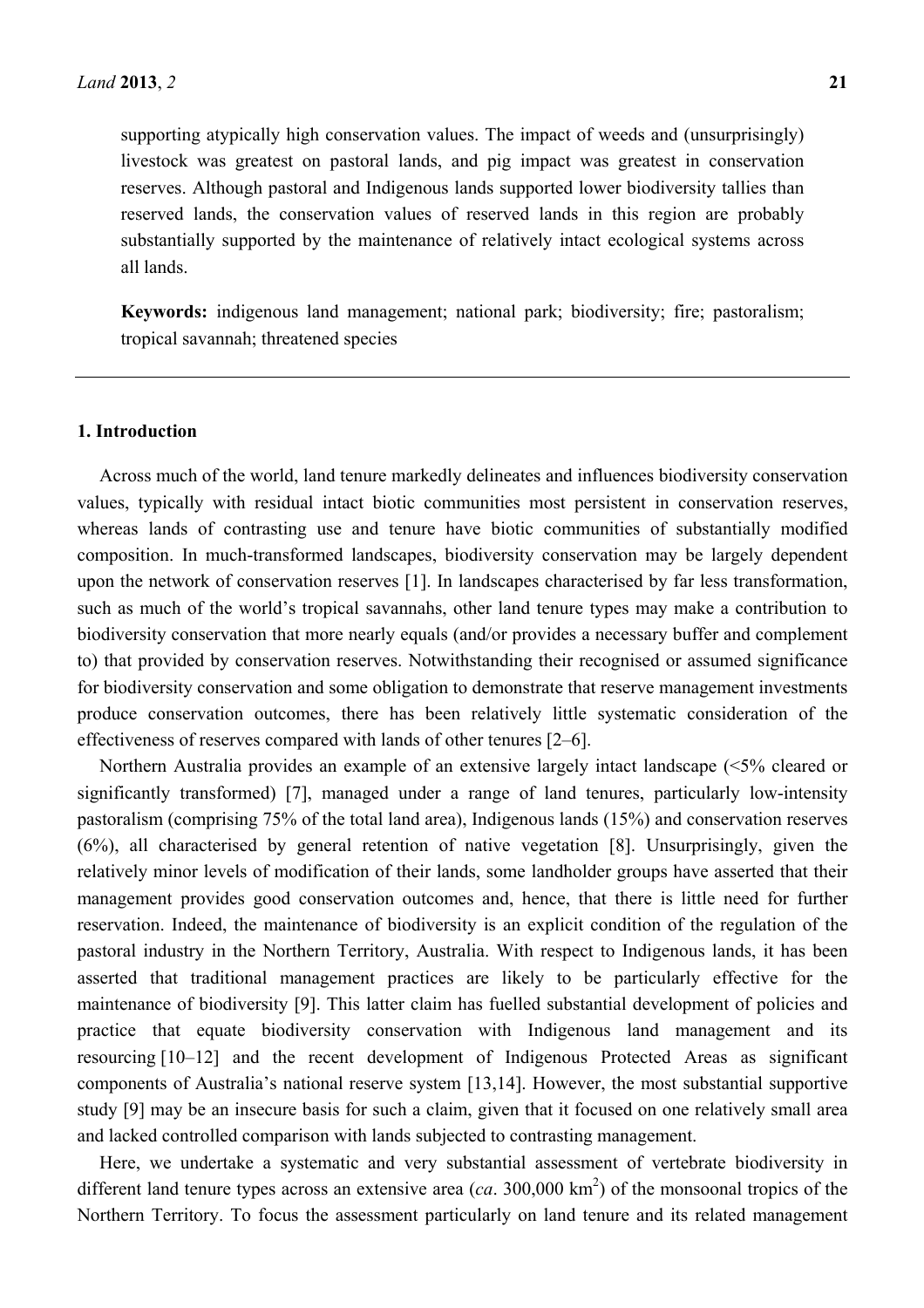and reduce extraneous environmental variability, we restrict the survey and analysis to one vegetation type, forests dominated by *Eucalyptus miniata* and/or *E. tetrodonta*. This forest type is the characteristic vegetation across much of northern Australia, with a total area of about  $450,000 \text{ km}^2$  [7]. Our objective is to compare, between different land tenure types, the biodiversity (and also the intensity of possible threatening factors) across lands supporting this vegetation type.

The land tenure types we consider are pastoral lands, Indigenous lands and conservation reserves. We recognise that in this region, as elsewhere, there may not be a close match between land tenure and the intensity and form of management. However, in this region, conservation reserves are typically managed to reduce the incidence of feral animals (principally pigs *Sus scrofa*, cattle *Bos indicus* and water buffalo *Bubalus bubalis*) and weeds and to manage fire regimes in a manner that aims to reduce the incidence of high intensity uncontrolled late dry season fire [15]. Pastoral lands are managed with extensive (typical property sizes  $1,000$  to  $10,000 \text{ km}^2$ ), but typically low-intensity (stocking rates typically  $\leq$ 20 cattle/km<sup>2</sup>) ranching for beef cattle, with occasional areas of more intensified manipulation (some clearing and planting of exotic pasture grasses, but little or no additions of nutrients). The management of Indigenous lands varies along a gradient from traditional intensive manipulation of fire to absence of any management (largely due to depopulation or abandonment). Note that in this region, some conservation reserves are Aboriginal lands now jointly managed; these were treated here as conservation reserves.

A related broad-based assessment of land tenure impacts upon biodiversity and environmental management in this region was undertaken recently [16]. The current study differs from that work in that our study is (purposefully) restricted to one vegetation type, provides a direct survey-based assessment of faunal biodiversity and relates disturbance measures and biodiversity assessed together for a large set of individual quadrats.

We note that two other study designs may provide more incisive assessments of the efficacy of conservation reserves—matched cross-fence comparisons of contrasting land tenure (or management) types (e.g., [17]) and controlled time-series studies that seek to measure divergence in conservation values between a recently-established conservation reserve and a nearby unreserved area. Using the first approach, recent studies have demonstrated significant differences between pastoral lands and ungrazed lands in the richness and composition of both their vertebrate and invertebrate faunas in forests of tropical north-eastern Australia [18,19], greater abundance of native mammals in conservation reserves compared with paired sites on pastoral lands in tropical north-eastern Australia [20] and significant divergence in vegetation and vertebrate faunas across adjacent sites of markedly contrasting fire history [21]. In northern Australia, two recent studies have chronicled change over time in fauna assemblages following de-stocking (change from pastoral areas to conservation reserves), although the magnitude of the resulting increased abundance in native mammals varied appreciably between these two studies [22,23]. Furthermore, some monitoring studies have demonstrated responses over time of vegetation and vertebrates in relationship to management inputs on conservation lands [24–27].

In contextualising this study, we note that our focus is solely on vertebrate fauna and that patterns may differ for other components of biodiversity. For example, there are now well-established demonstrations that some fire-sensitive plant species may prosper on lands subjected to some forms of traditional Aboriginal fire management, but decline in lands subjected to less intensive fire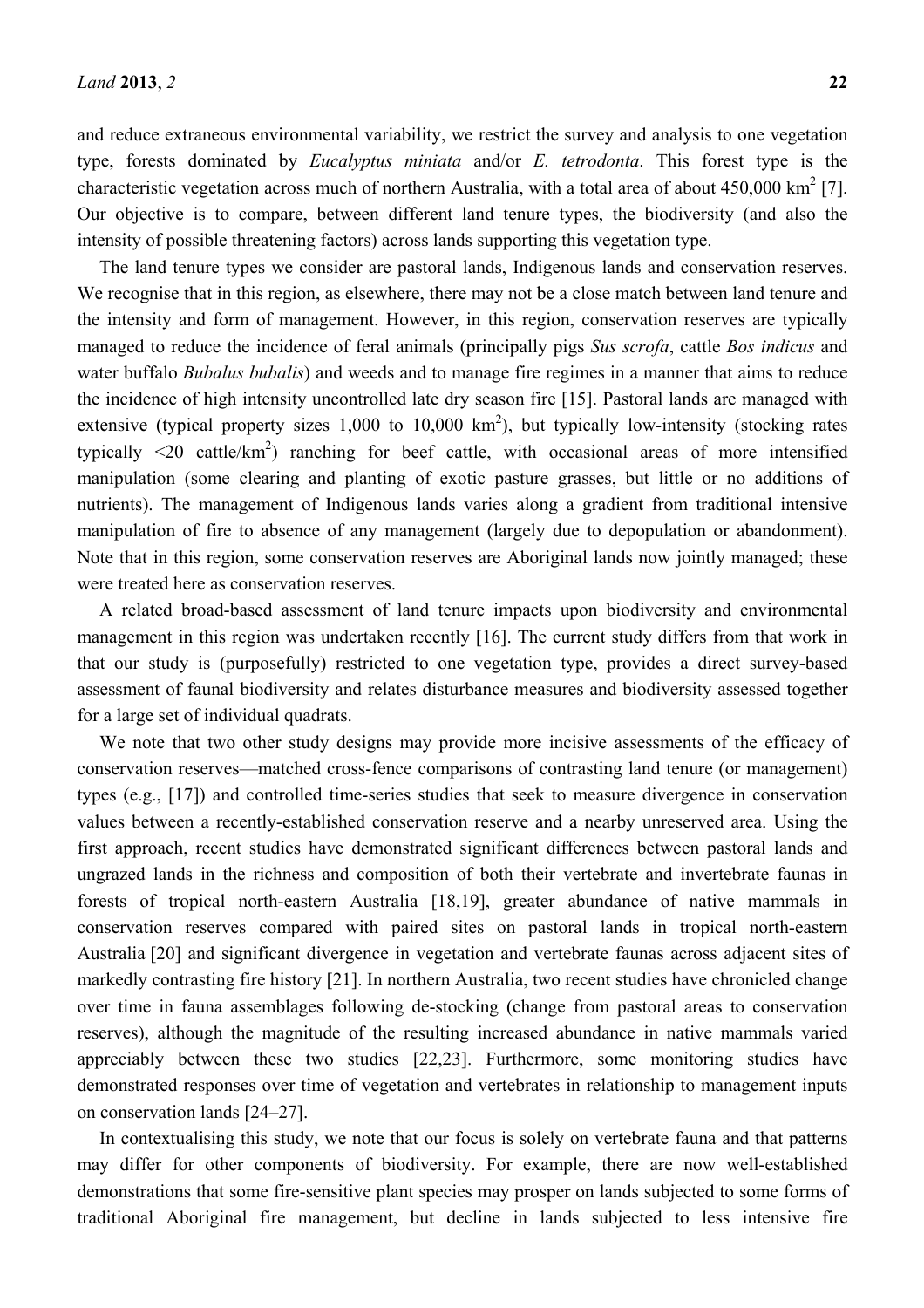management [28–37]. We recognise the limitation in our ambit, but consider it a necessary counterpoint to the bulk of those previous related studies that have asserted the benefits to biodiversity of Indigenous management mainly using evidence from a restricted (but nonetheless important) set of fire-sensitive plant species. Furthermore, we consider that the inclusion here of birds, mammals, reptiles and frogs (totalling >400 species) is likely to provide a relatively broad mix of ecologies and environmental responses to land tenure and management and, hence, a reasonably robust baseline for ecological generalizations.

## **2. Methods**

## *2.1. Sampling*

A consistent protocol for the survey of vertebrate fauna has been established in the Northern Territory over the period 1988 to the present [38], during which more than 5,000 quadrats have been sampled. Over the course of this systematic sampling, the selection of locations of quadrats was generally related to providing regional inventory, rather than the consideration on which the present study focuses.

Briefly, the sampling provides a measure of the abundance of frog, reptile, bird and mammal species over a 72 h period for a marked 50 m  $\times$  50 m quadrat (for mammals, reptiles and frogs), nestled within a 1 ha quadrat (for birds). For each individual species, the abundance measure was derived from live-trapping results (for frogs, reptiles and mammals; using 20 Elliott traps, four cage traps and two pitfall buckets) and timed searches (for birds—eight instantaneous counts; and for other taxa—three 10 min day-time searches and two 10 min spotlight searches at night).

A set of environmental variables was recorded for every quadrat, including basal area for all woody plant species, rock cover and a five-class scale (from 0 (no apparent impact) to 5 (severe impact)) for each of a range of disturbance variables (including weeds, pigs, fire and livestock or feral stock): see [39] for more details of scoring for these disturbance values. The average annual rainfall of every quadrat was estimated from modelled surfaces in ANUCLIM [40].

From the large collated data base of sampled quadrats, we selected all forest or woodland quadrats for which *E. miniata* and/or *E. tetrodonta* contributed at least 20% of the total woody basal area and which had not been grossly disturbed by clearing. This resulted in a selected set of 967 quadrats, widely spaced across the range of this forest type in the Northern Territory (Figure 1). The land tenure of each quadrat, at the time of sampling, was then identified by reference to cadastral mapping and information on land use and type recorded when sampled. The land tenure tallies of samples comprised 386 quadrats on Aboriginal lands, 487 on conservation reserves (including 14 different conservation reserves) and 94 on pastoral lands. Some (285) of these quadrats were on islands and, as such, location alone may influence biodiversity composition and conservation value [41]; we repeated all analyses with these island quadrats excluded.

Over the geographic and environmental range occupied by forests dominated by *E. miniata* and/or *E. tetrodonta*, fauna assemblages have previously been shown to vary with annual rainfall and rock cover [42–44], and so these variables were explicitly considered within analyses (see below). In this region, fauna assemblages may also vary with soil texture [44], but forests of *E. miniata* and/or *E.*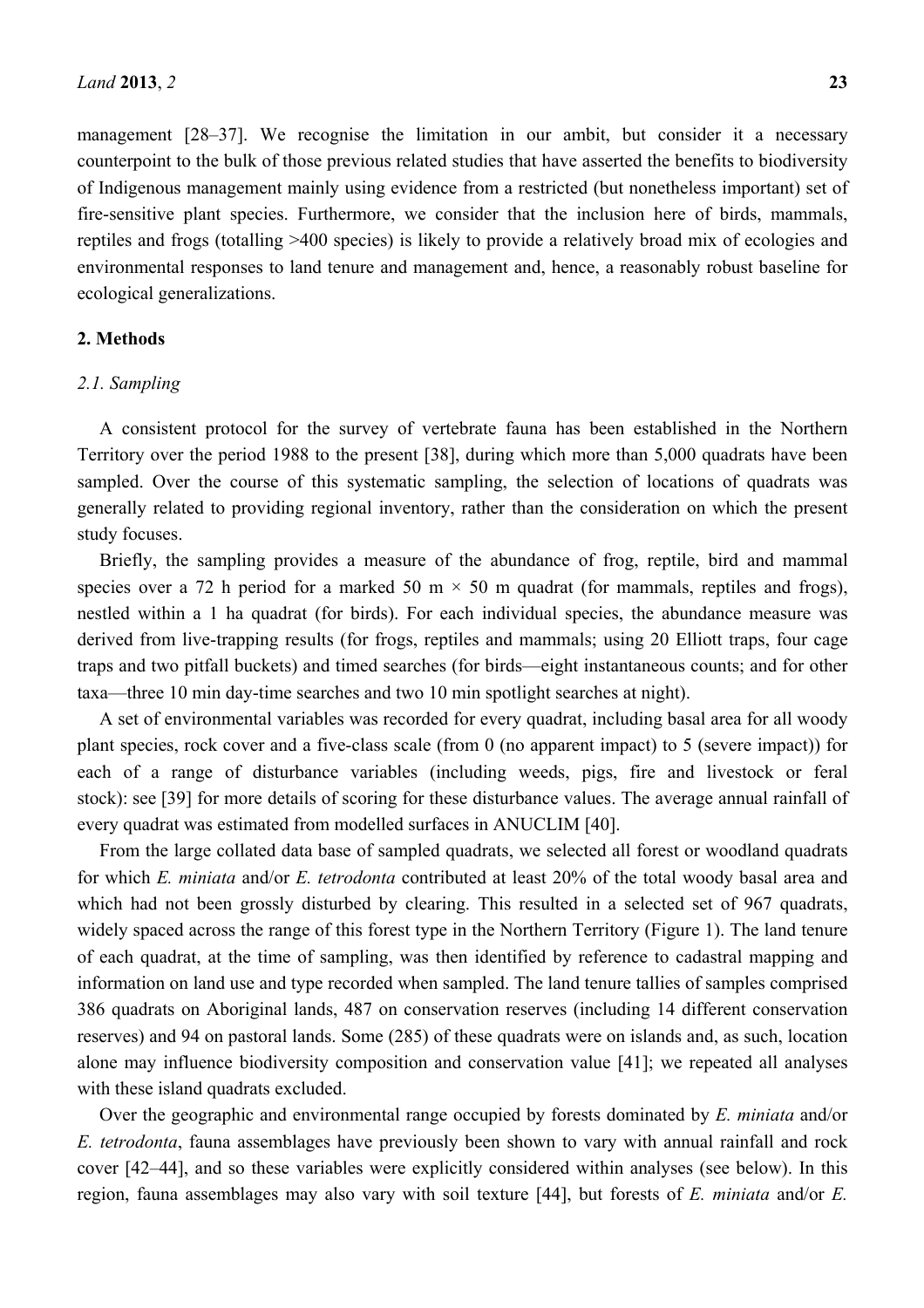*tetrodonta* grow on only a narrow range of textures (typically sandy-loams), so this variable was not considered in analysis. Given that our sampling spanned the period 1988-2008 and that this period coincided with a regional-scale decline in native mammals [45], we also included year within modelling.

For each quadrat, we tallied the species richness and total abundance of native frogs, reptiles, birds and mammals and the richness and total abundance of threatened species (as listed in [46]). Because of difficulties in consistent sampling, we do not include bats within our mammal tallies.

**Figure 1.** Location of study area, land tenure and sampled quadrats. The location of the Cadell River study of [9] is indicated with a cross.



#### *2.2. Analysis*

We estimated the relationship between land tenure and biodiversity using generalised linear models [47], where the species richness is modelled with a Poisson distribution. The count of species (y) observed was related to the covariates  $(x = land$  tenure, rainfall, rockiness, year), and we used this model to estimate coefficients (β- measures of effect) for n covariates:

$$
log(y) = \beta_1 x_1 + \beta_2 x_2 + \dots + \beta_n x_n
$$
 (model Poisson error distribution) (1)

We conducted this Poisson regression in log space to limit the estimates to positive values.

We conducted model averaging to parsimoniously estimate the effect of land tenure and other covariates (rock cover, rainfall and year), from the set of candidate models. Model averaging combines the coefficient estimates (*β*) according to their Akaike weight: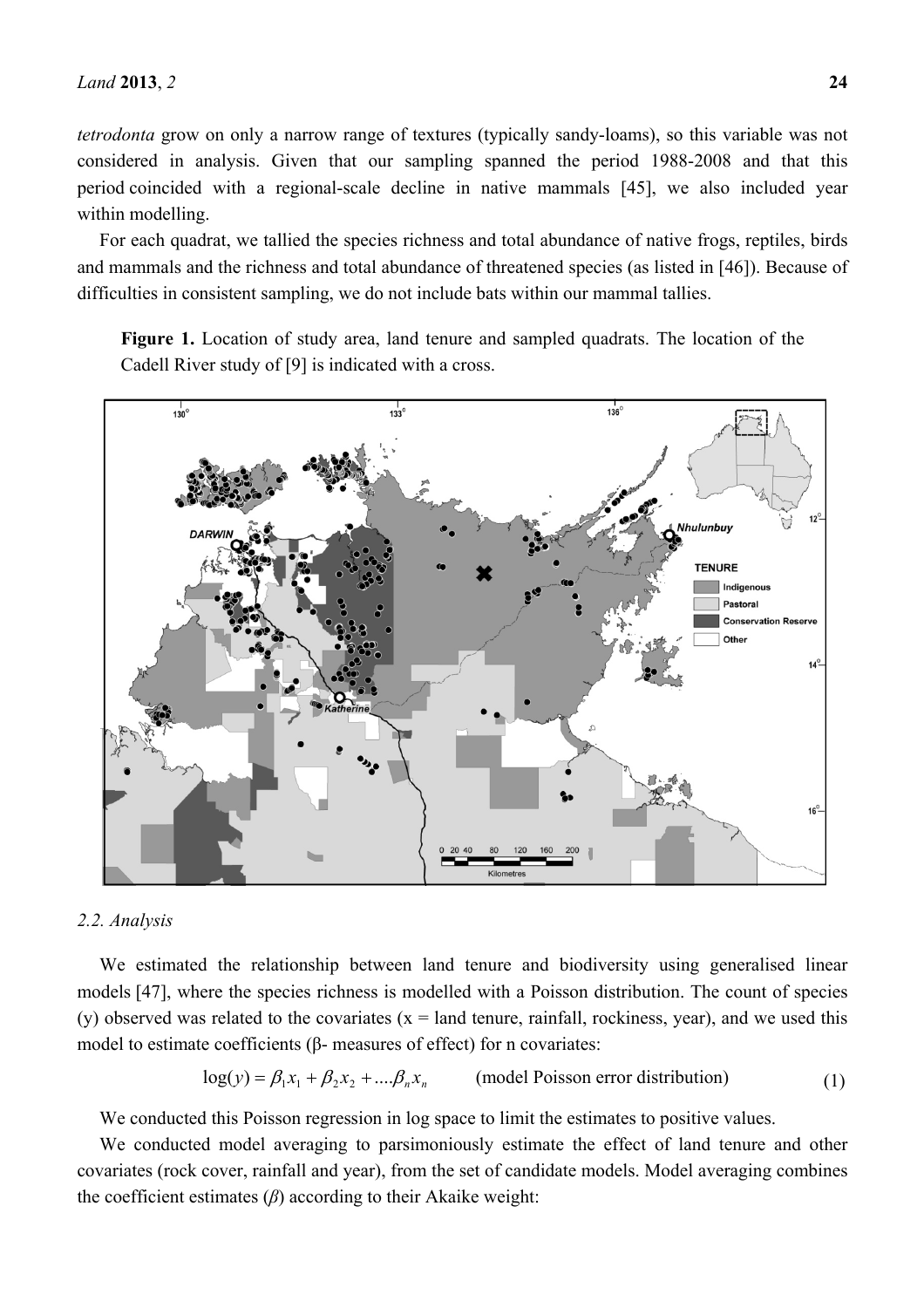$$
AIC = -2\ln L(\theta) + 2k,\tag{2}
$$

$$
\Delta_i = AIC_i - \min AIC,\tag{3}
$$

$$
w_i = \frac{\exp(-\Delta_i/2)}{\sum_{r=1}^{R} \exp(-\Delta_r/2)},
$$
\n(4)

$$
\hat{\overline{\theta}} = \sum_{i=1}^{R} w_i \hat{\beta}_i, \qquad (5)
$$

where *L* is the likelihood of the model, *k* is the number of parameters,  $\Delta_i$  is the change in Akaike Information Criteria,  $w_i$  is the Akaike weight for the model *i* and  $\hat{\theta}$  is the model averaged estimate for a set of *R* models [48]. We conducted the Poisson regression, model averaging and predictions (except those previously mentioned) in program R [49].

We compared the level of disturbance recorded in quadrats of contrasting land tenure, using Kruskal-Wallis ANOVA, for impacts of fire, weeds, feral pigs and livestock (including feral and non-feral buffalo and cattle).

## **3. Results: Impacts of Land Tenure and Other Variables**

## *3.1. Fauna*

For most of the fauna parameters considered, the model incorporating all four terms (rock cover, rainfall, land tenure and year) was overwhelmingly the best model (Table 1). There were two exceptions. For reptile species richness, no single model was particularly good, but the best model included only the terms rock cover and land tenure. For richness of threatened species, the best model contained the terms rainfall, land tenure and year. The direction of relationships with rainfall, rock cover and year varied between vertebrate groupings, and these relationships are not considered further here. For all but two vertebrate groupings, the land tenure relationship was consistent, with the highest value in conservation reserves. The exceptions were for mammal richness and amphibian richness, both of which were marginally higher in pastoral lands than in conservation reserves (Figure 2).

The exclusion of island quadrats did not change the terms included in any models or the direction of relationship or provide any substantial change in the explanatory power, and accordingly, the models excluding island quadrats are not presented here.

**Table 1.** Summary of model performance for vertebrate species richness and abundance. "Full" model includes all of the terms: rock cover, land tenure, year and rainfall.

| <b>Fauna Group Attribute</b> | <b>Model</b>           | <b>Deviance</b> | <b>AICc</b> | <b>Delta</b> | Weight |
|------------------------------|------------------------|-----------------|-------------|--------------|--------|
| Vertebrate richness          | full                   | 2,616.0         | 6,982.4     | $\theta$     | 0.98   |
|                              | rock, tenure, year     | 2,626.3         | 6,990.7     | 8.3          | 0.02   |
|                              | full                   | 2,0531          | 2,594.8     | 0            |        |
| Vertebrate abundance         | rock, rainfall, tenure | 2,0619          | 2,603.5     | 86.2         |        |
| Amphibian richness           | full                   | 1,238.7         | 1,952.1     | 0            | 0.79   |
|                              | rainfall, tenure, year | 1,243.5         | 1,954.8     | 2.7          | 0.21   |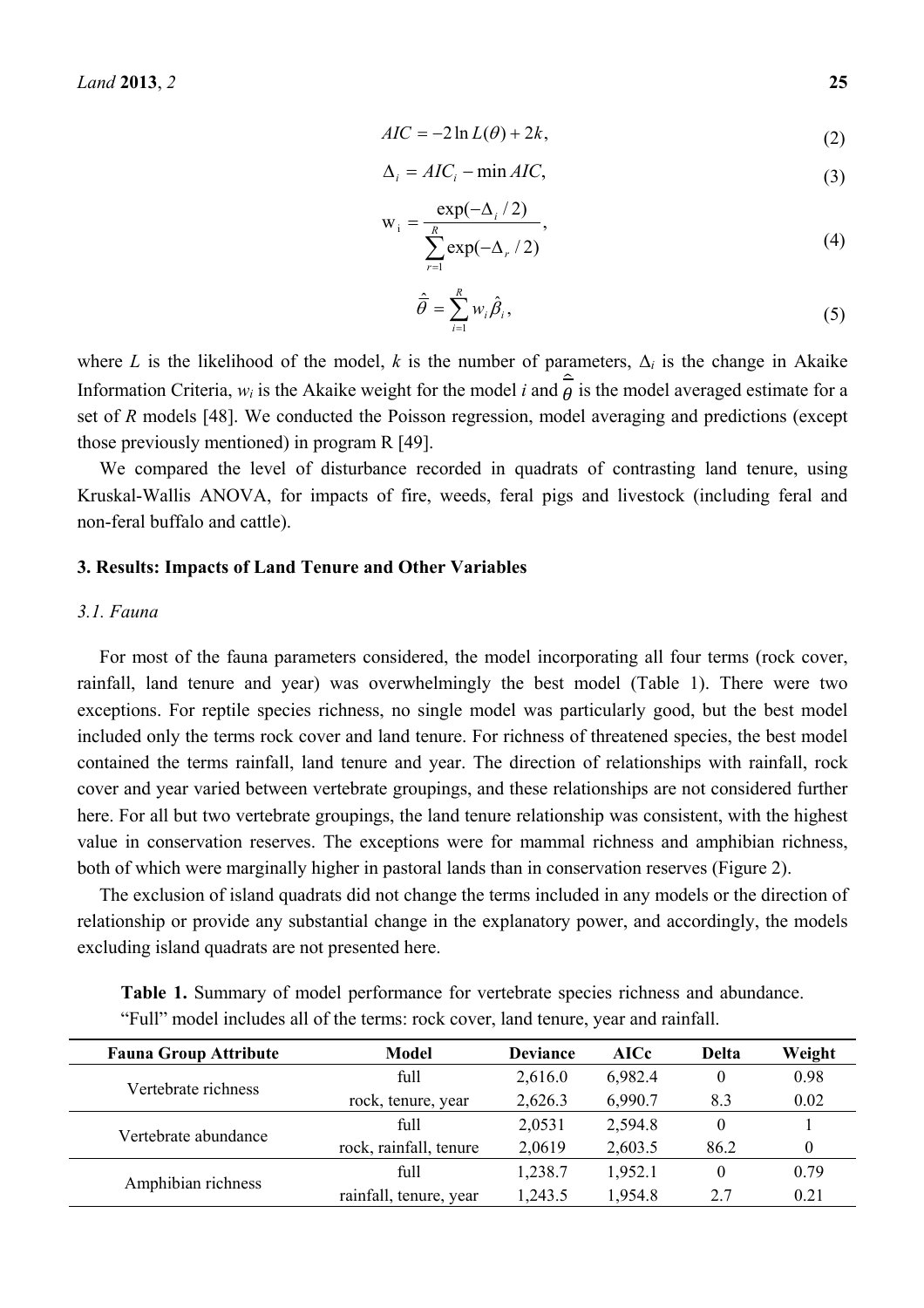| <b>Fauna Group Attribute</b> | <b>Model</b>           | <b>Deviance</b> | <b>AICc</b> | <b>Delta</b>     | Weight           |
|------------------------------|------------------------|-----------------|-------------|------------------|------------------|
| Amphibian abundance          | full                   | 4,887.5         | 5,796.7     | $\boldsymbol{0}$ | 1                |
|                              | rainfall, tenure, year | 4,930.6         | 5,837.8     | 41.1             | $\boldsymbol{0}$ |
|                              | rock, tenure           | 1,056.5         | 4,039.0     | $\overline{0}$   | 0.23             |
|                              | tenure                 | 1,059.7         | 4,040.1     | 1.12             | 0.13             |
| Reptile richness             | rock, tenure, year     | 1,055.8         | 4,040.2     | 1.24             | 0.12             |
|                              | rainfall, rock, tenure | 1,056.5         | 4,040.9     | 1.96             | 0.08             |
|                              | rock                   | 1,063.0         | 4,041.4     | 2.40             | 0.07             |
| Reptile abundance            | full                   | 5,785.4         | 9,525.2     | $\mathbf{0}$     | 0.74             |
|                              | rainfall, tenure, year | 5,789.4         | 9,527.3     | 2.1              | 0.26             |
| <b>Bird</b> richness         | full                   | 2,876.7         | 6,877.5     | $\mathbf{0}$     | 1                |
|                              | rainfall, rock, year   | 2,913.4         | 6,910.1     | 32.6             | $\boldsymbol{0}$ |
| Bird abundance               | full                   | 23,250.9        | 28,366.0    | $\overline{0}$   | 1                |
|                              | rainfall, rock, tenure | 23,320.5        | 28,433.3    | 67.4             | $\boldsymbol{0}$ |
| Mammal richness              | full                   | 1,248.2         | 3,091.4     | $\boldsymbol{0}$ | 0.99             |
|                              | rainfall, tenure, year | 1,260.3         | 3,101.6     | 10.1             | 0.01             |
| Mammal abundance             | full                   | 5,387.1         | 7,677.3     | $\boldsymbol{0}$ | 1                |
|                              | rainfall, tenure, year | 5,453.1         | 7,741.2     | 63.9             | $\boldsymbol{0}$ |
| Threatened species richness  | rainfall, tenure, year | 760.8           | 1,433.9     | $\mathbf{0}$     | 0.70             |
|                              | full                   | 760.6           | 1,435.7     | 1.79             | 0.29             |
|                              | full                   | 2,120.9         | 2,953.7     | $\boldsymbol{0}$ | 0.66             |
| Threatened species abundance | rainfall, tenure, year | 2,124.2         | 2,955.0     | 1.35             | 0.34             |

**Table 1.** *Cont*.

**Figure 2.** Variation amongst land tenures (conservation reserves, Indigenous (Aboriginal) lands and pastoral lands) in the richness and abundance of vertebrate groups. Bars show means and whiskers standard errors, based on model averaging with all covariates included.

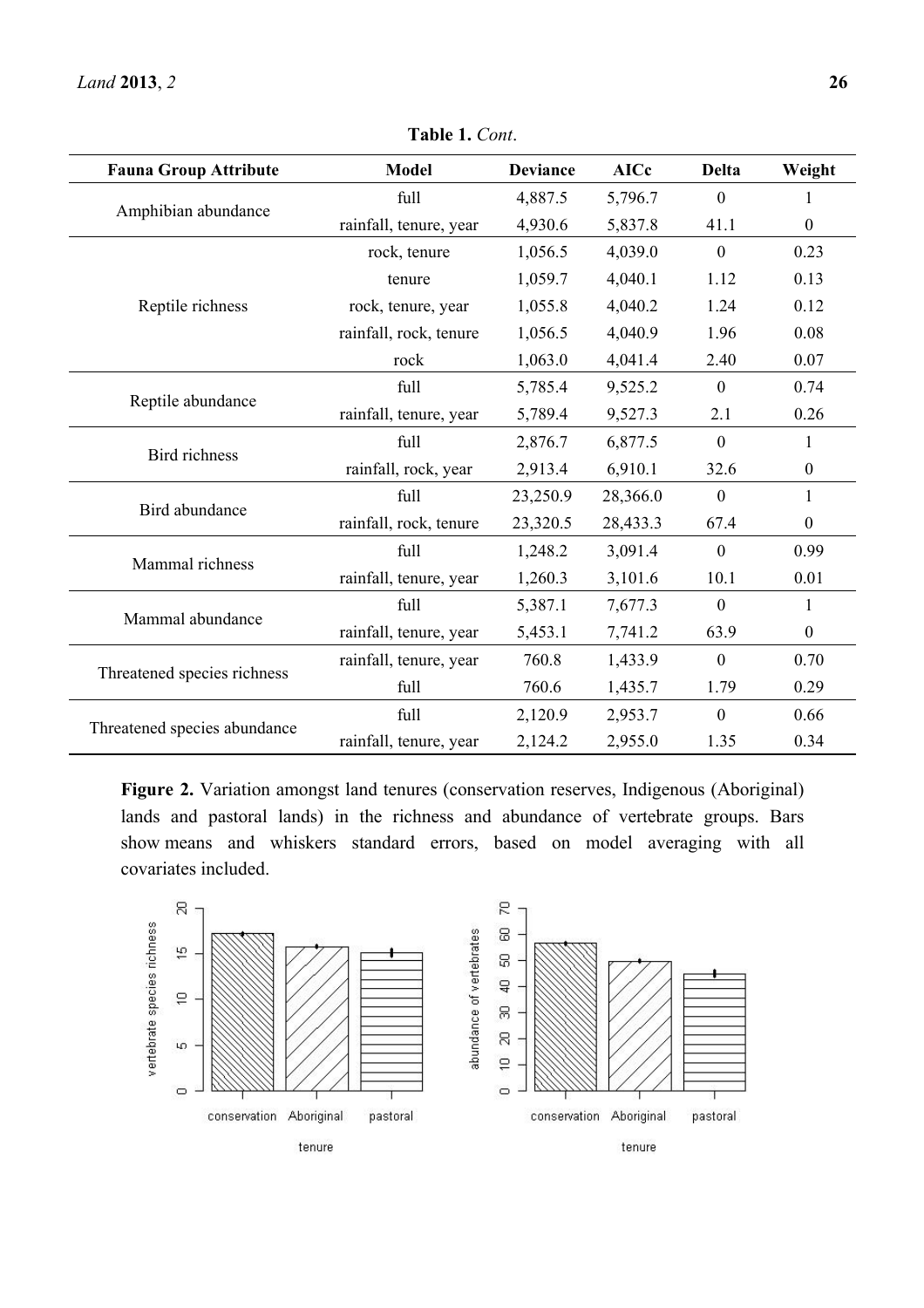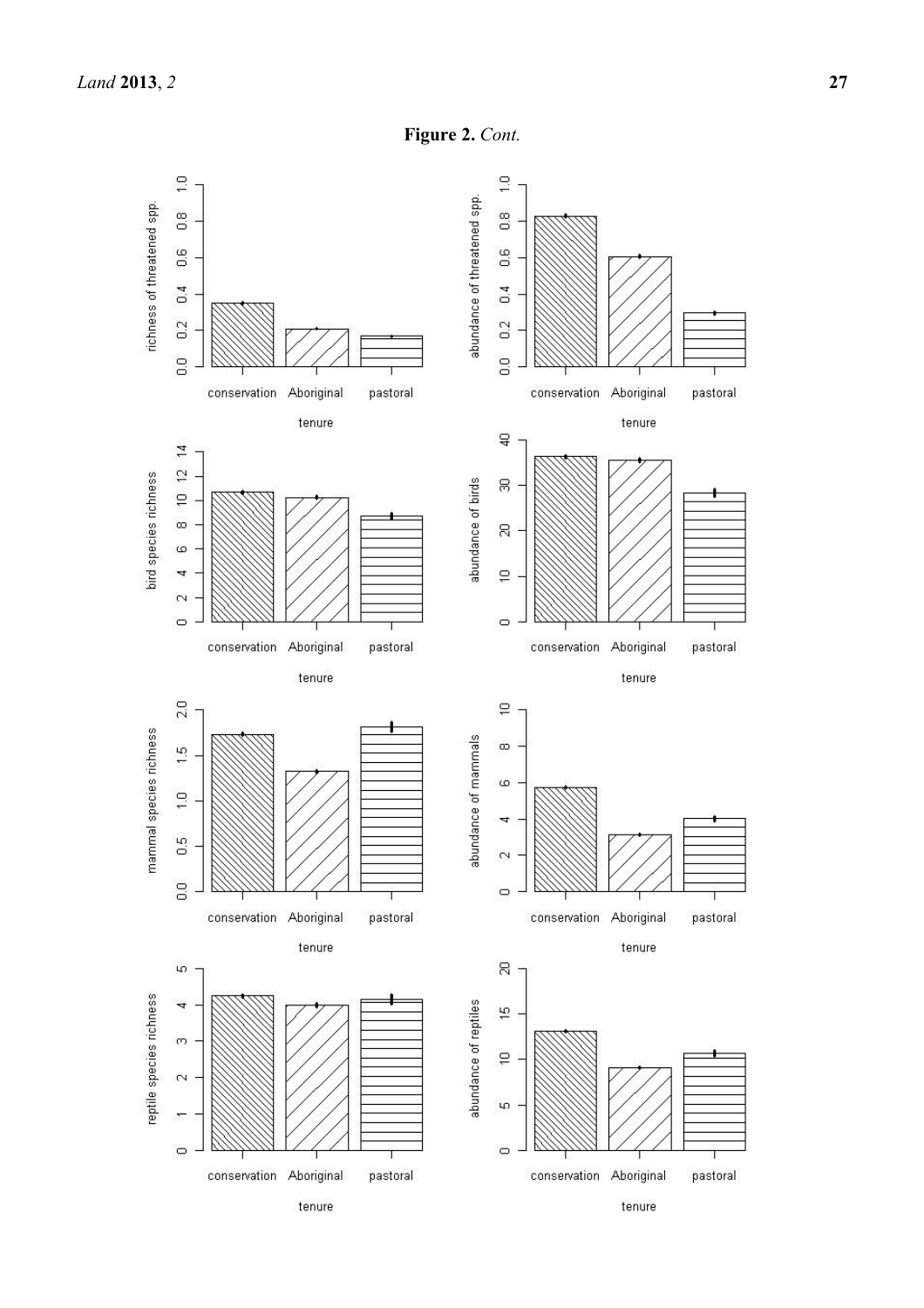

#### *3.2. Threats*

Impact scores for weeds, livestock and pigs, but not fire, varied significantly between land tenure types (Table 2). Weed impact was greatest on pastoral lands and least on Aboriginal lands. Unsurprisingly, livestock (cattle) impact was also greatest on pastoral lands. Pig impact was greatest on conservation lands.

**Table 2.** Summary table of environmental disturbance variables and their relationship to land tenure. Values in body of table are means (and relate to a scale from 0 (no impact) to 5 (severe impact)). Significance levels: \*  $p < 0.05$ ; \*\*  $p < 0.01$ ; \*\*\*  $p < 0.001$ .

| Variable      | <b>Conservation Reserves</b> | Pastoral | <b>Aboriginal Lands</b> | Н           |
|---------------|------------------------------|----------|-------------------------|-------------|
| Fire impact   | 1.75                         | 1.64     | 1.58                    | $5.9$ ns    |
| Weed impact   | 0.15                         | 0.85     | 0.02                    | $120.2$ *** |
| Cattle impact | 0.41                         | 0.70     | 0.41                    | $10.6**$    |
| Pig impact    | 0.42                         | 0.19     | 0.14                    | $41.7$ ***  |

#### **4. Interpretation and Discussion**

Across a very large data set of quadrats sampled consistently for vertebrate fauna and a single (extensive) vegetation type, we attempted to distil the influence of land tenure (and its partly matched associate of land management) on biodiversity. Although the resulting models indicate that species richness and abundance is associated also with some other environmental factors, the results demonstrate that there is a significant influence of land tenure on vertebrate species richness and abundance. Of the three land tenures (pastoral, conservation reserves and Indigenous lands), conservation reserves supported highest species richness and total abundance for most fauna groups considered. There was some variation amongst vertebrate groups in the magnitude of this response to land tenure, with the most marked response being the markedly reduced abundance of threatened species on pastoral lands. Our study does not provide a definitive explanation of this particular response, but we speculate that it may be because many now threatened species have an association with relatively dense ground-layer cover, which would be most depleted (by grazing) on pastoral lands.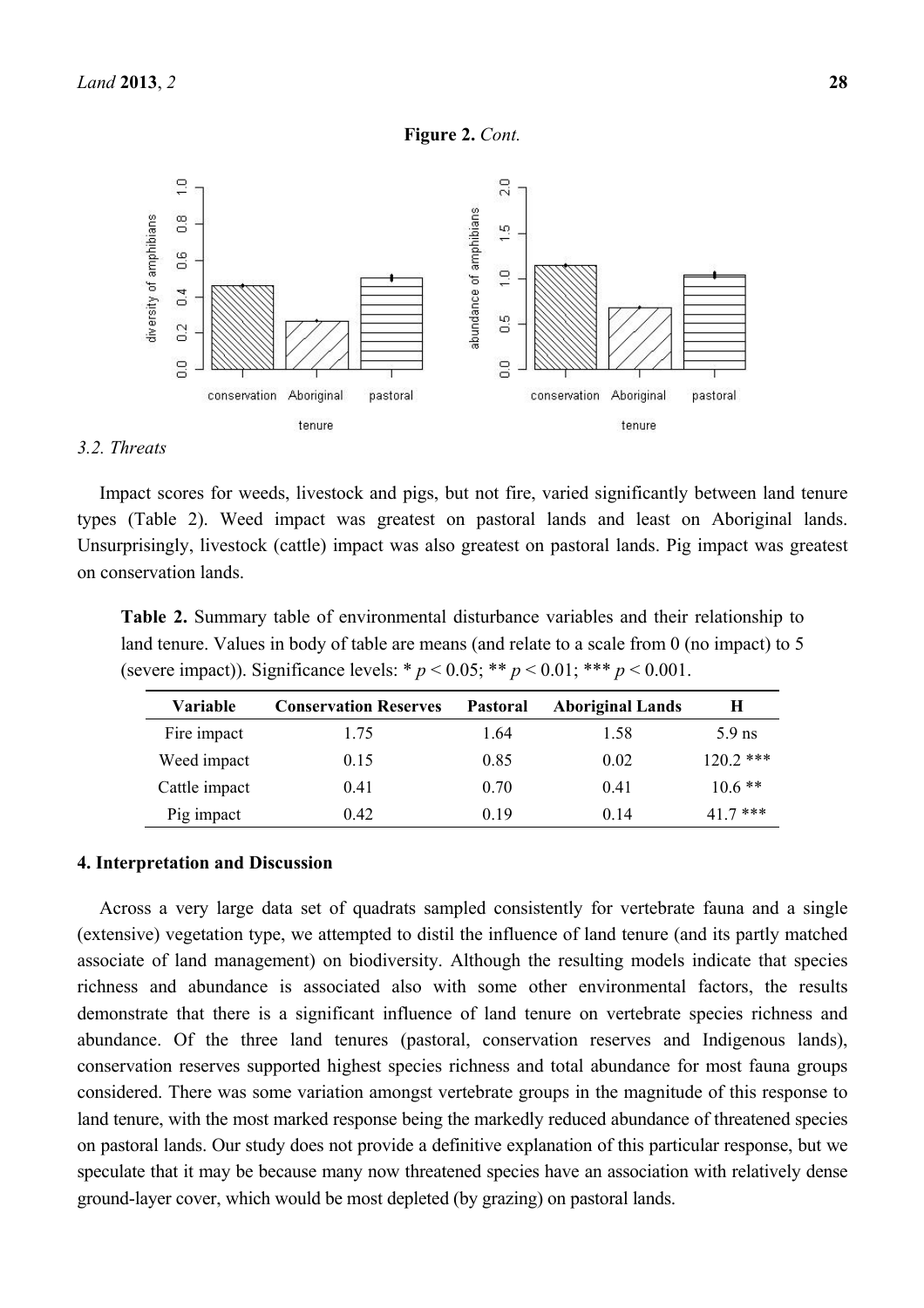The trend suggests that management on conservation reserves may be having some beneficial impacts upon (at least vertebrate) biodiversity relative to other land types. We note that the findings of this study relate to vertebrate fauna only and may not apply comparably to plants and invertebrates; however, some previous studies in the region have indicated some broad commonality between vertebrate and invertebrate faunas in responses to land use [18,19], and we note also that sampling

across birds, mammals, reptiles and frogs provides a reasonably broad scope for ecological response.

This "biodiversity dividend" associated with conservation reserves appears to be small, but significant. In part, the limited effect of conservation reserve tenure may be due to the relatively recent (mostly post-1960s) establishment of many reserves, typically from areas formerly exposed to a substantial history of pastoralism. In part, the limited effect of conservation reserve tenure may be due also to the limited resourcing for management that characterizes most conservation reserves in this region and, consequently, the limited extent to which detrimental disturbance factors are being controlled in conservation reserves [50]. In part, the limited dividend may also be because, in this region, the non-reserve land tenures are also relatively benign for biodiversity (although the results indicate that this assumption may be invalid for threatened species). Note that our use of the term "biodiversity dividend" should not imply that there has been a bonus above and beyond background rates of biodiversity. Indeed, given some broad-scale declines of biodiversity in this region across all land tenures [45], the biodiversity dividend for conservation reserves may be better interpreted as a biodiversity loss that is relatively less than the losses on other land tenures.

It may be argued that the higher values reported here for vertebrate biodiversity on conservation reserves than on other extensive land tenures may be due to deliberate establishment of those reserves on areas known to have supported high biodiversity value: that is, that the high biodiversity value preceded the conservation management. We suggest that this is not the case, because the location of conservation reserves in this region has been driven mostly by opportunity, by scenic value or by recreational potential [51].

The results also demonstrate a contrasting constellation of disturbance regimes operating across these different land tenures, with such differences in the incidence or impacts of threats presumably contributing to the observed differences in vertebrate species richness and abundance. The differences between land tenures in disturbance regimes observed in this study are consistent with some previous observations in this region, including a study restricted to the small rainforest patches embedded within the extensive savannah woodlands [52]. Both studies reported that weed impacts were highest on pastoral lands, then conservation reserves, then Indigenous lands; and both studies reported that pig impacts were greatest in conservation reserves, then pastoral lands, then Indigenous lands. However, the previous rainforest study reported that fire impacts were most severe for rainforests on pastoral lands, whereas no such trend was evident in our data [52]. Two other studies also reported an incidence of weed impacts that was higher on pastoral lands than in conservation reserves or Indigenous lands, with the relatively low incidence of weeds on Indigenous lands, most likely to be due to remoteness from major development rather than a consequence of intrinsic management [16,53].

This study provides no substantial support for previous assertions (notably [9]) of the superior value of Indigenous land management for fostering biodiversity. The broad regional analysis reported here indicates that, when corrected for variation in rainfall and rockiness, quadrats on Indigenous lands typically supported fewer frogs, reptiles, birds and mammals than comparably-sampled quadrats in the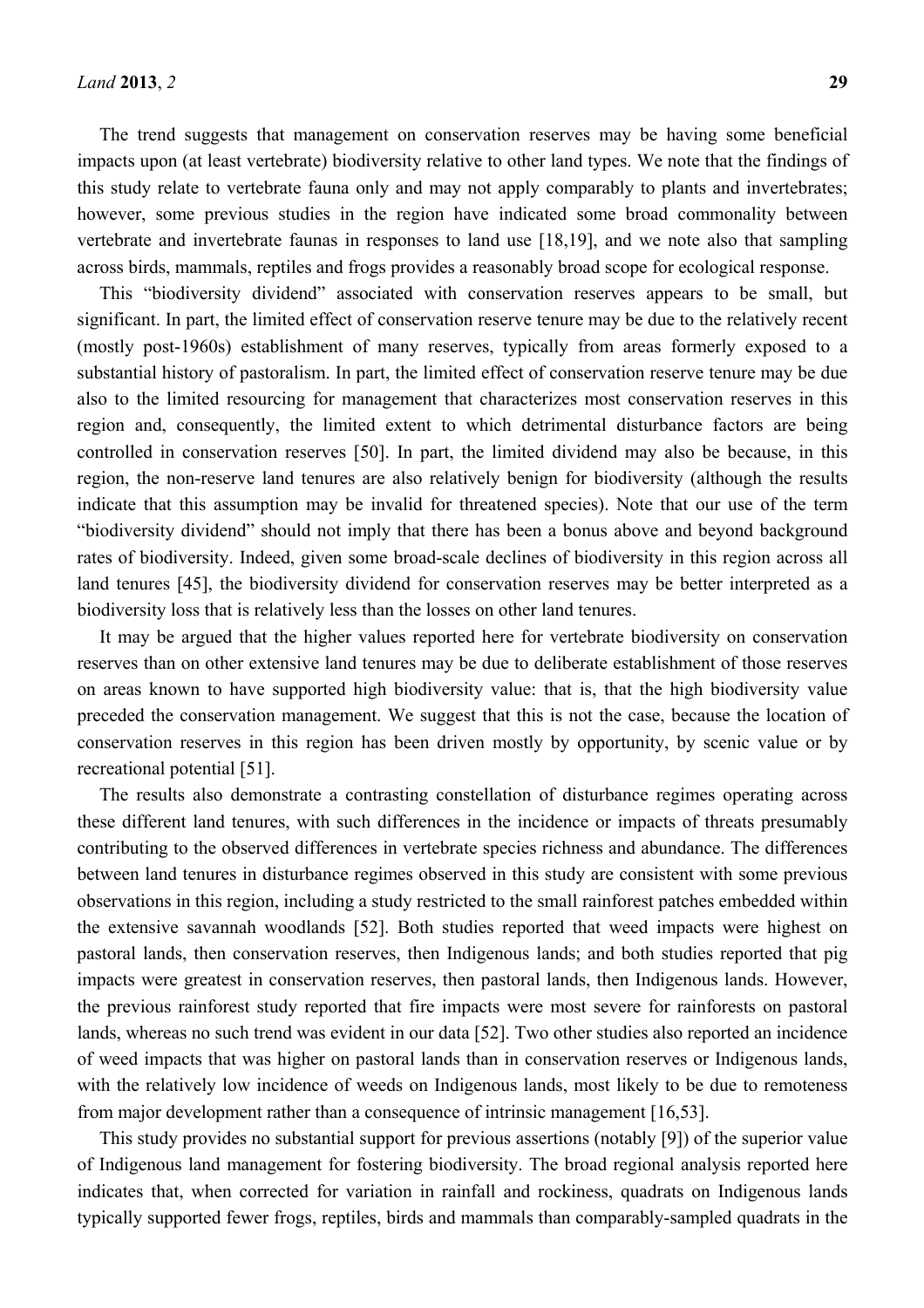same environment on conservation reserves. However, we note that the management of Indigenous lands considered in this study varied substantially across a gradient from lands where traditional intensive management was being continued to lands that had been largely depopulated and neglected. Hence, our results here reflect land tenure *per se* rather than management.

Across northern Australia, there is now substantial investment by governments and a substantial policy framework for supporting environmental management actions by Indigenous people on Indigenous lands. This support is clearly providing important socio-economic contributions to disadvantaged communities, and there is evidence that involvement in management is producing health benefits [54,55]. However, while there may be some reasonable supposition that such management may produce some biodiversity benefit, particularly for some fire-sensitive plant species [9,13,14,56], there is as yet no compelling evidence to support such happy conflation more generally. The results reported here suggest that a far more rigorous evidence-based assessment of the environmental outcomes of this investment is required [57]. In considering such supporting evidence, we note the bluntness of the data we report here (one-off inventory, of species richness and total abundance) and recognise that a more sensitive and targeted measurement (and comparison) of management efficacy would be provided by monitoring of biodiversity trends comparably across lands of different tenure and exposed to contrasting management objectives, methods and resource investment.

We also recognise that there is increasing blending of Indigenous land management skills and conventional park management (the "two tool-box" approach [14,58]) on conservation reserves and Indigenous lands across much of northern Australia and increasing resources available for conservation management, particularly on Indigenous lands [14]. Such a recent development is likely to provide some increases in biodiversity outcomes, particularly for lands that have until recently been largely depopulated and unmanaged [30].

For pastoral lands, our results demonstrate that biodiversity values are being reasonably well maintained, albeit with values generally less than for conservation reserves. However, this is not the case for the set of threatened species, where the values for pastoral land were substantially (>50%) less than for conservation reserves. This contrast reinforces the point that conservation value may be poorly measured by simply the richness and abundance of broad taxonomic groups. The result here for threatened species suggests that pastoral lands may provide relatively little conservation benefit for these species and, indeed, that pastoralism across most of these north Australian landscapes may have contributed to the currently threatened status of some species. This conclusion, from broad-scale comparison, complements some findings of highly localised (typically cross-fence contrasts) that have demonstrated localised detrimental impacts of pastoralism on biodiversity [18,20,22].

This study provides correlative evidence of a response to land tenure and a foundation for subsequent research. Such research may provide stronger and more direct evidence if it involves ongoing monitoring of biodiversity at sites where land tenure (and/or management) has changed [22] and/or more intensive studies of habitat quality and ecology for species for which abundance varies between land tenures.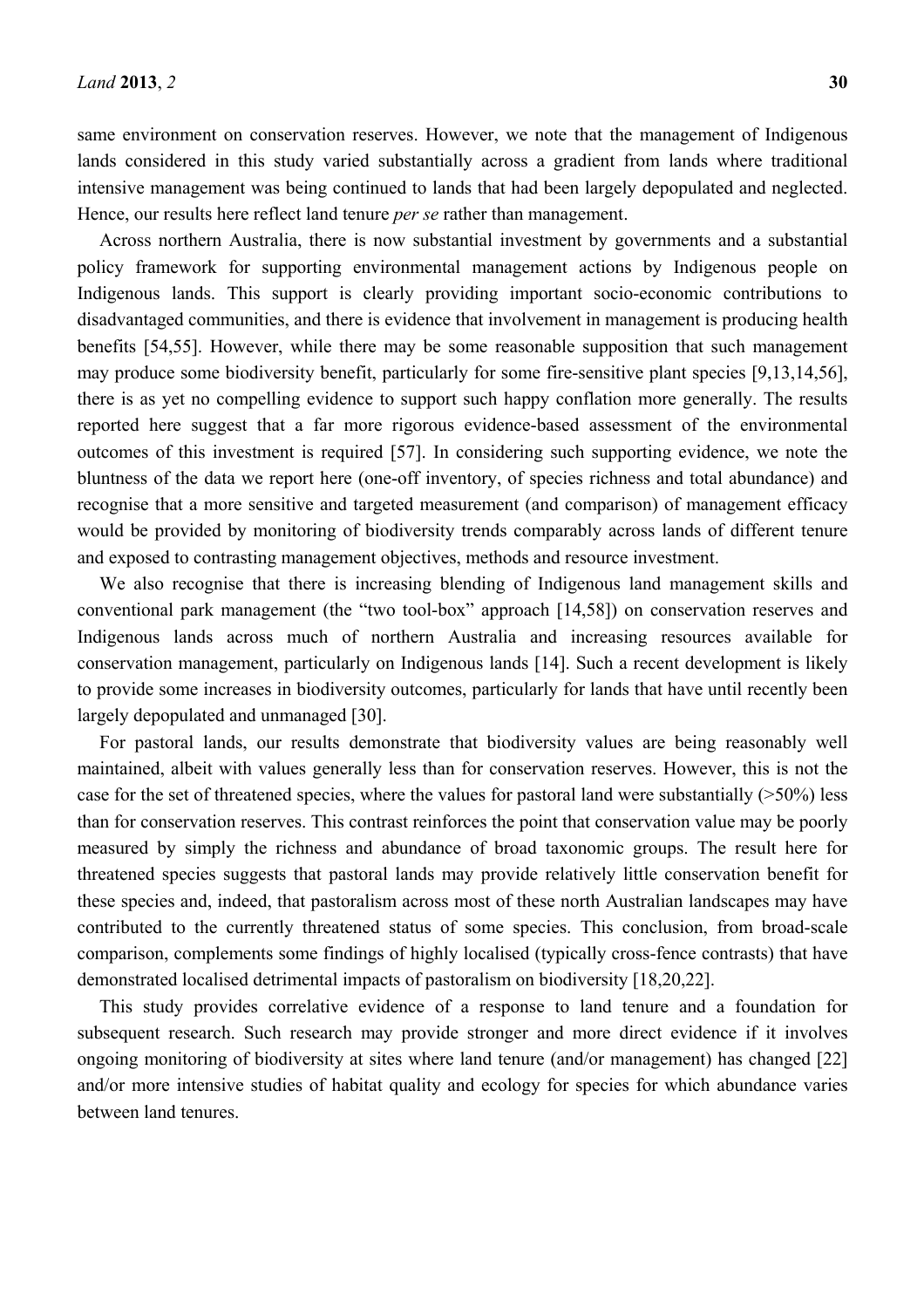## **5. Conclusions**

These results demonstrate a biodiversity dividend, albeit relatively small, that is attributable to the existence of conservation reserves, even within extensive largely intact landscapes. This conclusion, from our extensive regional-scale sampling, is broadly consistent with results from the few other studies (whose sampling has mostly involved other approaches (notably cross-fence comparisons) at smaller geographic scales) [18–21].

In this region, the continued existence of natural landscapes across the far more extensive matrix in which these reserves are embedded may be a major reason why these reserves maintain their biodiversity values [59]. Although less than for conservation reserves, Indigenous lands and pastoral lands are here shown to have substantial biodiversity value, notwithstanding their contrasting management regimes, intensity and objectives. Given the relatively small proportion of lands currently devoted to conservation reserves in this area, these unreserved lands make a very substantial contribution to regional biodiversity conservation. This conclusion suggests that there is substantial justification for investing in biodiversity management for lands of all tenures and managing this ecologically continuous land for biodiversity outcomes without excessive concern for cadastral boundaries. This is a markedly different situation to many other parts of the world, where broad-scale land-use impacts outside reserves result in a more marked contrast in biodiversity values between reserved and unreserved lands and probably ultimately lead to erosion of park values through fragmentation effects [60–62].

In this extensive natural landscape, lands of all tenures may contribute substantially to biodiversity conservation, but conservation reserves make the most substantial contribution. However, even in the largest and best-resourced conservation reserve in this region (Kakadu National Park), some components of biodiversity are currently undergoing considerable decline, suggesting that the management of threats even in conservation reserves is insufficient to meet the conservation need; that the biodiversity dividend reported here for conservation reserves may instead be simply a biodiversity detriment that happens to be less than on other land tenures [27,45].

#### **Acknowledgments**

This study was funded in part by an Australia Research Council Linkage Grant (LP0455163). The data considered here derive from many years of fauna surveys undertaken by the Northern Territory Department of Natural Resources Environment The Arts and Sport, with many survey staff, but with particular mention of Martin Armstrong, Kym Brennan and Damian Milne. We thank Simon Davies, Kamil Barton and the R core team for statistical R functions. We thank Graham Phelps, Stephen Garnett, Peter Whitehead and three anonymous referees for their helpful comments. We thank very many landholders for permission to work on their lands.

## **References**

1. Jackson, S.F.; Gaston, K.J. Land use change and the dependence of national priority species on protected areas. *Glob. Change Biol.* **2008**, *14*, 2132–2138.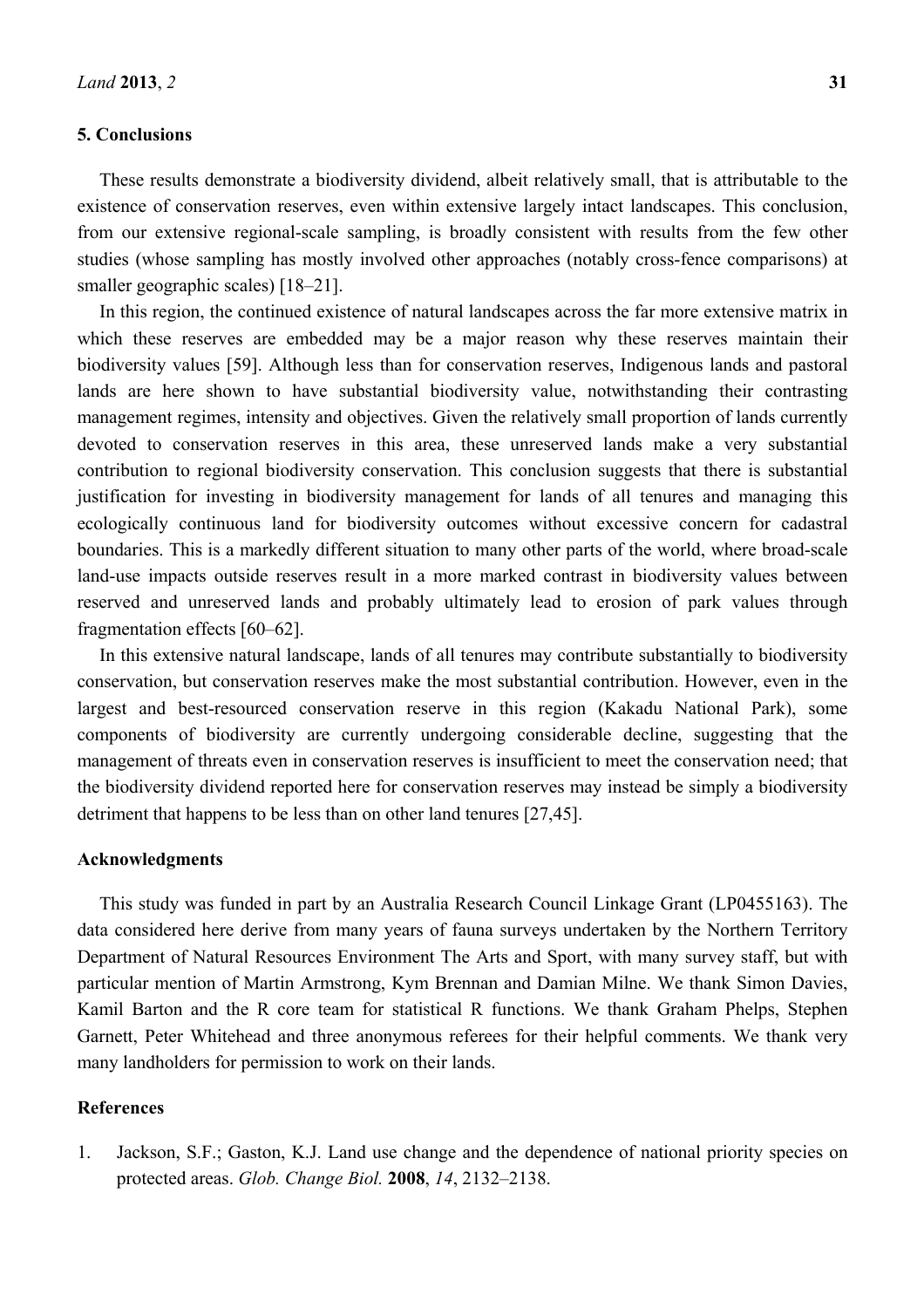- 2. Parrish, J.D.; Braun, D.P.; Unnasch, R.S. Are we conserving what we say we are? Measuring ecological integrity within protected areas. *BioScience* **2003**, *53*, 851–860.
- 3. Chape, S.; Harrison, J.; Spalding, M.; Lysenko, I. Measuring the extent and effectiveness of protected areas as an indicator for meeting global biodiversity targets. *Phil. Trans. R. Soc. Lond. B Biol. Sci.* **2005**, *360*, 443–455.
- 4. Devictor, V.; Godet, L.; Julliard, R.; Couvet, D.; Jiguet, F. Can common species benefit from protected areas? *Biol. Conserv.* **2007**, *139*, 29–36.
- 5. Gaston, K.J.; Charman, K.; Jackson, S.F.; Armsworth, P.R.; Bonn, A.; Briers, R.A.; Callaghan, C.S.Q.; Catchpole, R.; Hopkins, J.; Kunin, W.E.; *et al.* The ecological effectiveness of protected areas: the United Kingdom. *Biol. Conserv.* **2006**, *132*, 76–87.
- 6. Rannestad, O.T.; Danielsen, T.; Moe, S.R.; Stokke, S. Adjacent pastoral areas support higher densities of wild ungulates during the wet season than the Lake Mburo National Park in Uganda. *J. Trop. Ecol.* **2006**, *22*, 675–683.
- 7. Woinarski, J.; Mackey, B.; Nix, H.; Traill, B. *The Nature of Northern Australia: Natural Values, Ecological Processes and Future Prospects*; ANU E-Press: Canberra, ACT, Australia, 2007.
- 8. Garnett, S.T.; Woinarski, J.C.Z.; Crowley, G.M.; Kutt, A.S. Biodiversity conservation in Australian tropical rangelands. In *Wild Rangelands: Conserving Wildlife While Maintaining Livestock in Semi-Arid Ecosystems*; du Toit, J., Kock, R., Deutsch, J., Eds.; Wiley-Blackwell: Chichester, UK, 2010; pp. 191–234.
- 9. Yibarbuk, D.; Whitehead, P.J.; Russell-Smith, J.; Jackson, D.; Godjuwa, C.; Fisher, A.; Cooke, P.; Choquenot, D.; Bowman, D.M.J.S. Fire ecology and Aboriginal land management in central Arnhem Land, northern Australia: a tradition of ecosystem management. *J. Biogeogr.* **2001**, *28*, 325–343.
- 10. Altman, J.C.; Whitehead, P.J. *Caring for Country and Sustainable Indigenous Development: Opportunities, Constraints and Innovation*; Australian National University Centre for Aboriginal Economic Policy Research Working Paper No. 20/2003; ANU: Canberra, ACT, Australia, 2003.
- 11. Luckert, M.K.; Campbell, B.M.; Gorman, J.T.; Garnett, S.T. *Investing in Indigenous Natural Resource Management*; Charles Darwin University: Darwin, NT, Australia, 2007.
- 12. Whitehead, P.J.; Bowman, D.M.J.S.; Preece, N.; Fraser, F.; Cooke, P. Customary use of fire by Indigenous peoples in northern Australia: its contemporary role in savannah management. *Int. J. Wildland Fire* **2003**, *12*, 415–425.
- 13. Altman, J.C.; Buchanan, G.J.; Larsen, L. *The Environmental Significance of the Indigenous Estate: Natural Resource Management as Economic Development in Remote Australia*; CAEPR Discussion Paper 286/2007; ANU College of Arts & Social Sciences: Canberra, ACT, Australia, 2007.
- 14. Gilligan, B. *The Indigenous Protected Area Programme*; Department of the Environment and Heritage: Canberra, ACT, Australia, 2006.
- 15. Director of National Parks. *Kakadu National Park. Management Plan 2007–2014*; Australian Government Director of National Parks: Canberra, ACT, Australia, 2007.
- 16. Franklin, D.C.; Petty, A.M.; Williamson, G.J.; Brook, B.W.; Bowman, D.M.J.S. Monitoring contrasting land management in the savannah landscapes of northern Australia. *Environ. Manage.* **2008**, *41*, 501–515.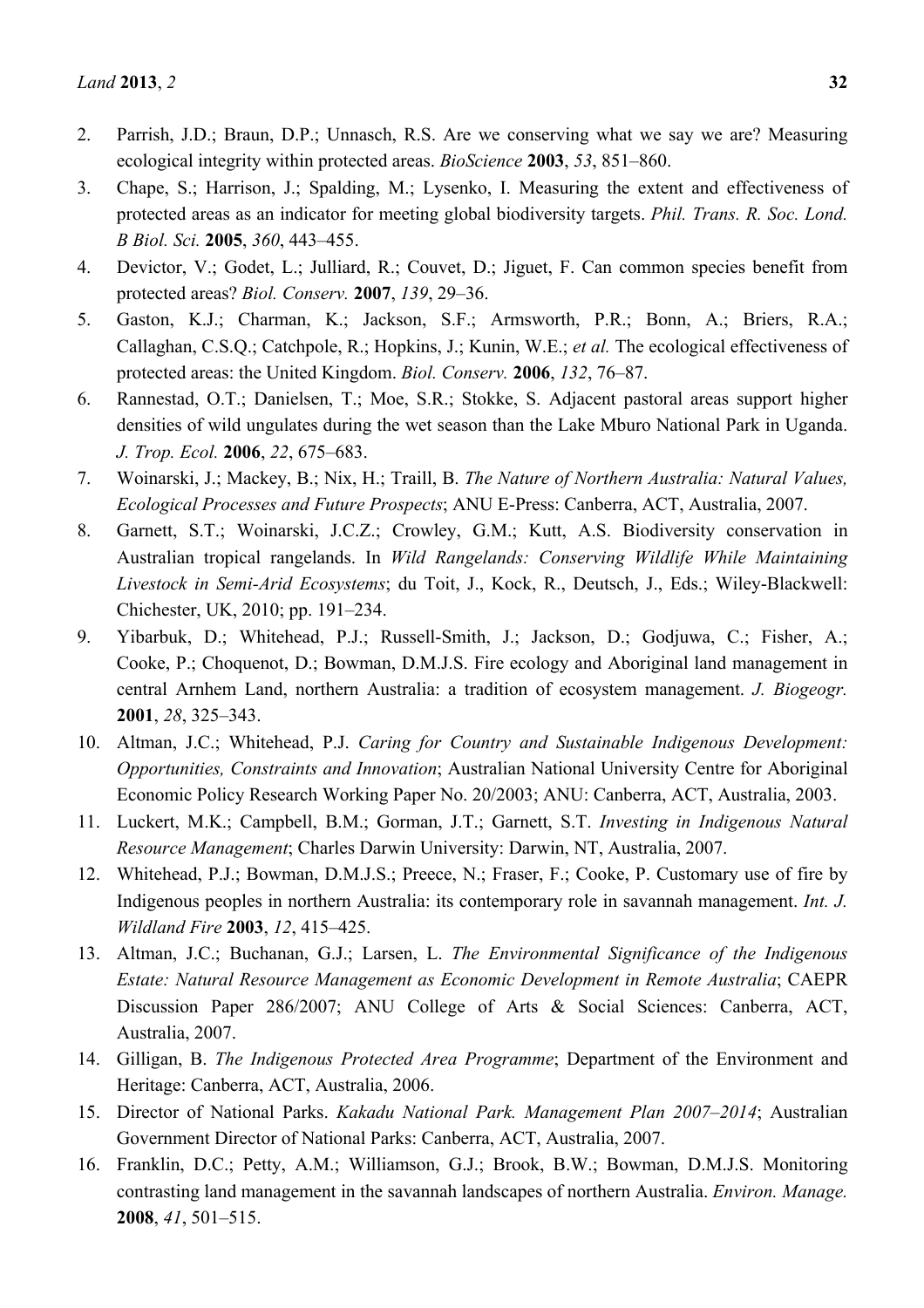- 17. Caro, T.M. Species richness and abundance of small mammals inside and outside and African national park. *Biol. Conserv.* **2001**, *98*, 251–257.
- 18. Woinarski, J.C.Z.; Ash, A.J. Responses of vertebrates to pastoralism, military land use and landscape position in an Australian tropical savannah. *Austral. Ecol.* **2002**, *27*, 311–323.
- 19. Woinarski, J.C.Z.; Andersen, A.N.; Churchill, T.; Ash, A.J. Response of ant and terrestrial spider assemblages to pastoral and military land use and to landscape position, in a tropical savannah woodland in northern Australia. *Austral. Ecol.* **2002**, *27*, 324–333.
- 20. Kutt, A.S.; Gordon, I.J. Variation in terrestrial mammal abundance on pastoral and conservation land tenures in north-eastern Australian tropical savannas. *Anim. Conserv.* **2012**, *15*, 416–425.
- 21. Woinarski, J.C.Z.; Risler, J.; Kean, L. The response of vegetation and vertebrate fauna to 23 years of fire exclusion in a tropical *Eucalyptus* open forest, Northern Territory, Australia. *Austral. Ecol.* **2004**, *29*, 156–176.
- 22. Legge, S.; Kennedy, M.S.; Lloyd, R.; Murphy, S.A.; Fisher, A. Rapid recovery of mammal fauna in the central Kimberley, northern Australia, following the removal of introduced herbivores. *Austral. Ecol.* **2011**, *36*, 791–799.
- 23. Kutt, A.S.; Vanderduys, E.P.; Perry, J.J.; Perkins, G.C.; Kemp, J.E.; Bateman, B.L.; Kanowski, J.; Jensen, R. Signals of change in tropical savannah woodland vertebrate fauna 5 years after cessation of livestock grazing. *Wildlife Res.* **2012**, *39*, 386–396.
- 24. Edwards, A.; Kennett, R.; Price, O.; Russell-Smith, J.; Spiers, G.; Woinarski, J. Monitoring the impacts of fire regimes on biodiversity in northern Australia: an example from Kakadu National Park. *Int. J. Wildland Fire* **2003**, *12*, 427–440.
- 25. Russell-Smith, J.; Edwards, A.C.; Woinarski, J.C.Z.; McCartney, J.; Kerin, S.; Winderlich, S.; Murphy, B.P.; Watt, F. The First Ten Years of the 'Three Parks' (Kakadu, Litchfield, Nitmiluk) Fire Regime and Biodiversity Monitoring Program. In *Culture, Ecology and Economy of Fire Management in Northern Australia: Rekindling the Wurrk Tradition*; Russell-Smith, J., Whitehead, P.J., Cooke, P., Eds.; CSIRO Publications: Melbourne, VIC, Australia, 2009; pp. 257–286.
- 26. Woinarski, J.C.Z.; Russell-Smith, J.; Andersen, A.; Brennan, K. Fire management and biodiversity of the western Arnhem Land plateau. In *Culture, Ecology and Economy of Fire Management in Northern Australia: Rekindling the Wurrk Tradition*; Russell-Smith, J., Whitehead, P.J., Cooke, P., Eds.; CSIRO Publications: Melbourne, VIC, Australia, 2009; pp. 201–228.
- 27. Woinarski, J.C.Z.; Armstrong, M.; Brennan, K.; Fisher, A.; Griffiths, A.D.; Hill, B.; Milne, D.J.; Palmer, C.; Ward, S.; Watson, M.; *et al.* Monitoring indicates rapid and severe decline of native small mammals in Kakadu National Park, northern Australia. *Wildlife Res.* **2010**, *37*, 116–126.
- 28. Bowman, D.M.J.S.; Panton, W.J. Decline of *Callitris intratropica* R.T. Baker & H.G. Smith in the Northern Territory: implications for pre- and post-European colonization ire regimes. *J. Biogeogr.* **1993**, *20*, 373–381.
- 29. Bowman, D.M.J.S.; Prior, L.D. Impact of Aboriginal landscape burning on woody vegetation in *Eucalyptus tetrodonta* savannah in Arnhem Land, northern Australia. *J. Biogeogr.* **2004**, *31*, 807–817.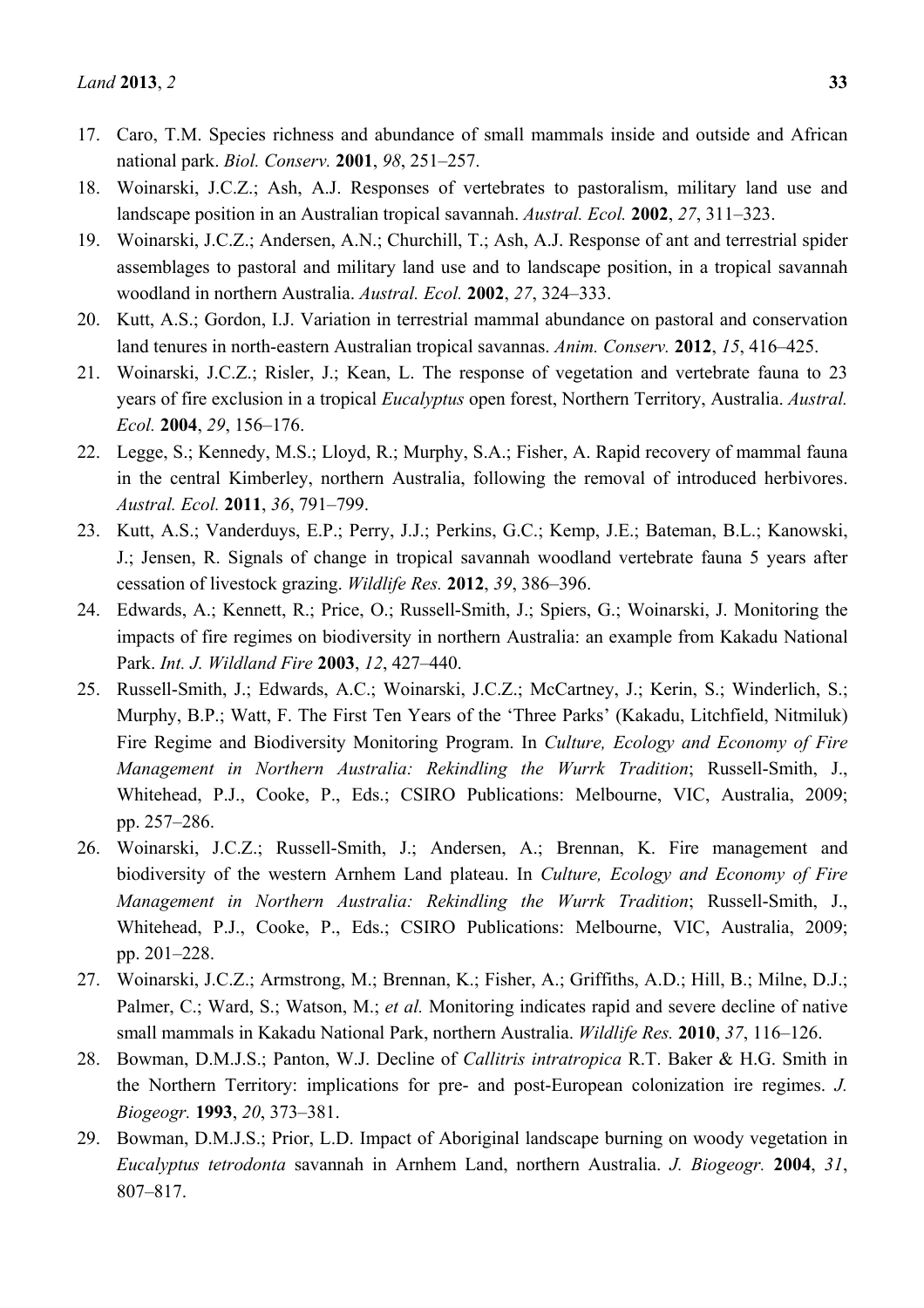- 30. Bowman, D.M.J.S.; Price, O.; Whitehead, P.J.; Walsh, A. The 'wilderness effect' and the decline of *Callitris intratropica* on the Arnhem Land Plateau, northern Australia. *Aust. J. Bot.* **2001**, *49*, 665–672.
- 31. Bowman, D.M.J.S.; Walsh, A.; Prior, L.D. Landscape analysis of Aboriginal fire management in central Arnhem Land, north Australia. *J. Biogeogr.* **2004**, *31*, 207–223.
- 32. Price, O.; Bowman, D.M.J.S. Fire-stick forestry: a matrix model in support of skilful fire management of *Callitris intratropica* R.T. Baker by north Australian Aborigines. *J. Biogeogr.*  **1994**, *21*, 573–580.
- 33. Prior, L.D.; Bowman, D.M.J.S.; Brook, B.W. Growth and survival of two north Australian relictual tree species, *Allosyncarpia ternata* (Myrtaceae) and *Callitris intratropica* (Cupressaceae). *Ecol. Res.* **2007**, *22*, 228–236.
- 34. Russell-Smith, J. Recruitment dynamics of the long-lived obligate seeders *Callitris intratropica* (Cupressaceae) and *Petraeomyrtus punicea* (Myrtaceae). *Aust. J. Bot.* **2006**, *54*, 479–485.
- 35. Russell-Smith, J.; Lucas, D.; Gapindi, M.; Gunbunuka, B.; Kapirigi, N.; Namingum, G.; Lucas, K.; Giuliani, P.; Chaloupka, G. Aboriginal resource utilization and fire management practice in western Arnhem Land, monsoonal northern Australia: Notes for prehistory, lessons for the future. *Hum. Ecol.* **1997**, *25*, 159–195.
- 36. Russell-Smith, J.; Ryan, P.G.; Klessa, D.; Waight, G.; Harwood, R. Fire regimes, fire-sensitive vegetation and fire management of the sandstone Arnhem Plateau, monsoonal northern Australia. *J. Appl. Ecol.* **1998**, *35*, 829–846.
- 37. Russell-Smith, J.; Ryan, P.G.; Cheal, D.C. Fire regimes and the conservation of sandstone heath in monsoonal northern Australia: frequency, interval, patchiness. *Biol. Conserv.* **2002**, *104*, 91–106.
- 38. Woinarski, J.C.Z.; Armstrong, M.; Price, O.; McCartney, J.; Griffiths, T.; Fisher, A. The terrestrial vertebrate fauna of Litchfield National Park, Northern Territory: monitoring over a 6-year period and response to fire history. *Wildlife Res.* **2004**, *31*, 1–10.
- 39. Woinarski, J.C.Z.; Rankmore, B.; Hill, B.; Griffiths, A.D.; Stewart, A.; Grace, B. Fauna assemblages in regrowth vegetation in tropical open forests of the Northern Territory, Australia. *Wildlife Res.* **2010**, *36*, 675–690.
- 40. Houlder, D.J. *ANUCLIM (Version 5.1)*; Centre for Resource and Environmental Studies, Australian National University: Canberra, ACT, Australia, 2000.
- 41. Firth, R.S.C.; Woinarski, J.C.Z.; Brennan, K.G.; Hempel, C. Environmental relationships of the brush-tailed rabbit-rat *Conilurus penicillatus* and other small mammals on the Tiwi Islands, northern Australia. *J. Biogeogr.* **2006**, *33*, 1820–1837.
- 42. Woinarski, J.C.Z.; Gambold, N. Gradient analysis of a tropical herpetofauna: distribution patterns of terrestrial reptiles and amphibians in Stage III of Kakadu National Park, Australia. *Wildlife Res.* **1992**, *19*, 105–127.
- 43. Woinarski, J.C.Z.; Braithwaite, R.W.; Menkhorst, K.A.; Griffin, S.; Fisher, A.; Preece, N. Gradient analysis of the distribution of mammals in Stage III of Kakadu National Park, with a review of the distribution patterns of mammals across north-western Australia. *Wildlife Res.* **1992**, *19*, 233–262.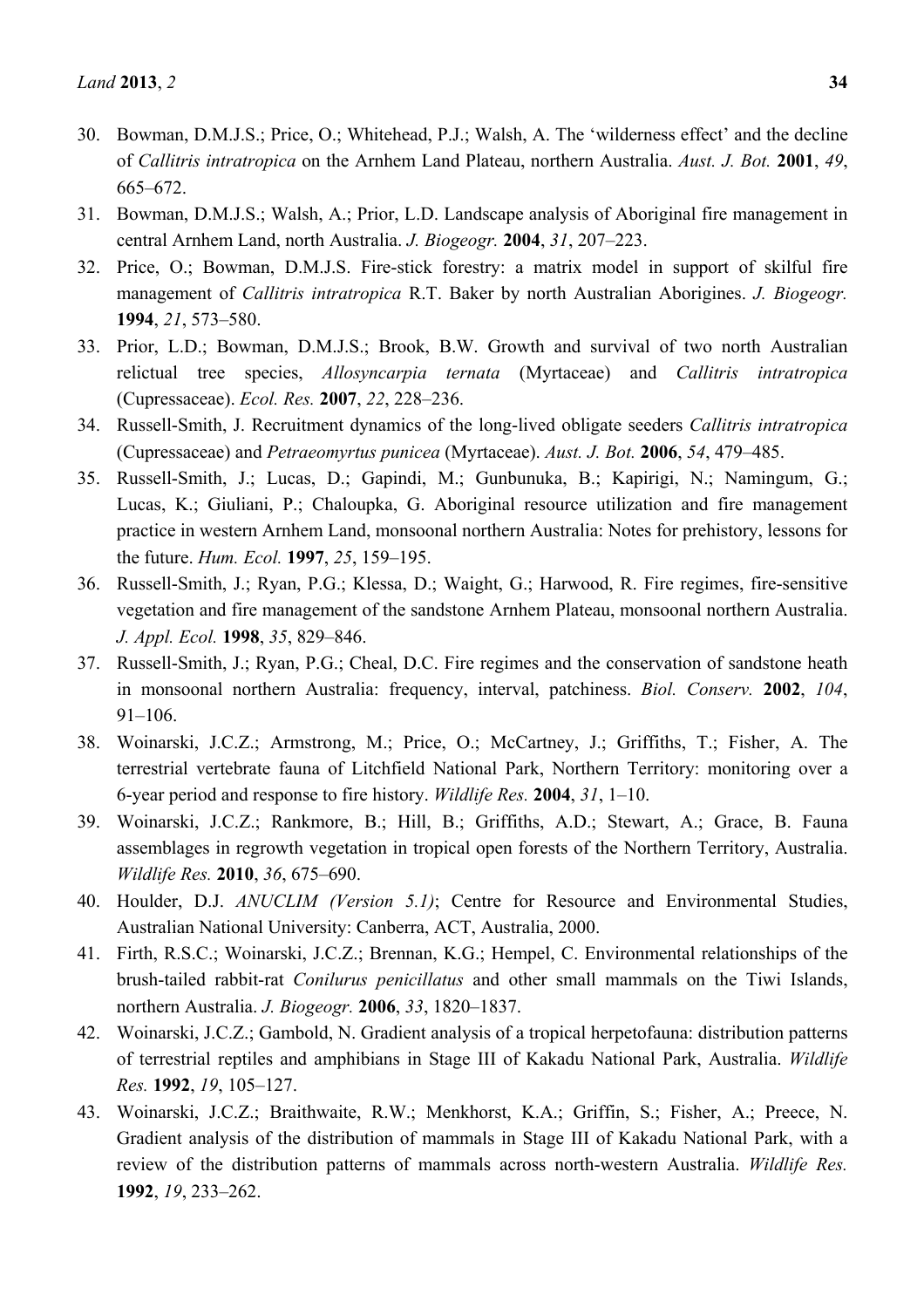- 44. Woinarski, J.C.Z.; Fisher, A.; Milne, D. Distribution patterns of vertebrates in relation to an extensive rainfall gradient and soil variation in the tropical savannas of the Northern Territory, Australia. *J. Trop. Ecol.* **1999**, *15*, 381–398.
- 45. Woinarski, J.C.Z.; Legge, S.; Fitzsimons, J.A.; Traill, B.J.; Burbidge, A.A.; Fisher, A.; Firth, R.S.C.; Gordon, I.J.; Griffiths, A.D.; Johnson, C.N.; *et al.* The disappearing mammal fauna of northern Australia: context, cause and response. *Conserv. Lett.* **2011**, *4*, 192–201.
- 46. Woinarski, J.; Pavey, C.; Kerrigan, R.; Cowie, I.; Ward, S. *Lost from Our Landscape: Threatened Species of the Northern Territory*; NT Government Printer: Darwin, NT, Australia, 2007.
- 47. Dobson, A.J. *An Introduction to Generalized Linear Models*; Chapman and Hall: London, UK, 1990.
- 48. Burnham, K.P.; Anderson, D.R. *Model Selection and Multimodel Inference: A Practical Information-Theoretic Approach*; Springer: New York, NY, USA, 2002.
- 49. R Development Core Team. *R: A Language and Environment for Statistical Computing, Reference Index Version 2.9.2*; R Foundation for Statistical Computing: Vienna, Austria, 2009.
- 50. Parr, C.L.; Woinarski, J.C.Z.; Pienaar, D.J. Cornerstones of biodiversity conservation? Comparing the management effectiveness of Kruger and Kakadu National Parks, two key savannah reserves. *Biodivers. Conserv.* **2009**, *18*, 3643–3662.
- 51. Woinarski, J.C.Z. A Difficult and Destructive Metamorphosis: Conservation and Land Management in the Northern Territory in the 1950s, In *Modern Frontier: Aspects of the 1950s in Australia's Northern Territory*; Wells, J.T., Dewar, M., Parry, S., Eds.; Charles Darwin University Press: Darwin, NT, Australia, 2005; pp. 33–55.
- 52. Russell-Smith, J.; Bowman, D.M.J.S. Conservation of monsoon rainforest isolates in the Northern Territory, Australia. *Biol. Conserv.* **1992**, *59*, 51–63.
- 53. Preece, N.; Harvey, K.; Hempel, C.; Woinarski, J.C.Z. Uneven distribution of weeds along extensive transects in Australia's Northern Territory points to management solutions. *Ecol. Manag. Restor.* **2010**, *11*, 127–134.
- 54. Garnett, S.T.; Sithole, B.; Whitehead, P.J.; Burgess, C.P.; Johnston, F.H.; Lea, T. Healthy Country, Healthy People: policy implications of links between Indigenous human heath and environmental condition in tropical Australia. *Aust. J. Publ. Admin.* **2009**, *68*, 53–66.
- 55. Johnston, F.H.; Burgess, P.; Bowman, D.M.J.S. A Case for Indigenous Natural Resource Management and Health. In *Investing in Indigenous Natural Resource Management*; Luckert, M.K., Campbell, B.M., Gorman, J.T., Garnett, S.T., Eds.; Charles Darwin University Press: Darwin, NT, Australia, 2007, pp. 91–95.
- 56. Hill, R.; Harding, E.K.; Edwards, D.; O'Dempsey, J.; Hill, D.; Martin, A.; McIntyre-Tamwoy, S. *A Cultural and Conservation Economy for Northern Australia*. Australian Conservation Foundation: Melbourne, ACT, Australia, 2007.
- 57. Fitzsimons, J.; Russell-Smith, J.; James, G.; Vigilante, T.; Lipsett-Moore, G.; Morrison, J.; Looker, M. Insights into the biodiversity and social benchmarking components of the Northern Australian fire management and carbon abatement programmes. *Ecol. Manag. Restor.* **2012**, *13*, 51–57.
- 58. Preuss, K.; Dixon, M. 'Looking after country two-ways': insights into Indigenous community-based conservation form the Southern Tanami. *Ecol. Manag. Restor.* **2012**, *13*, 2–15.